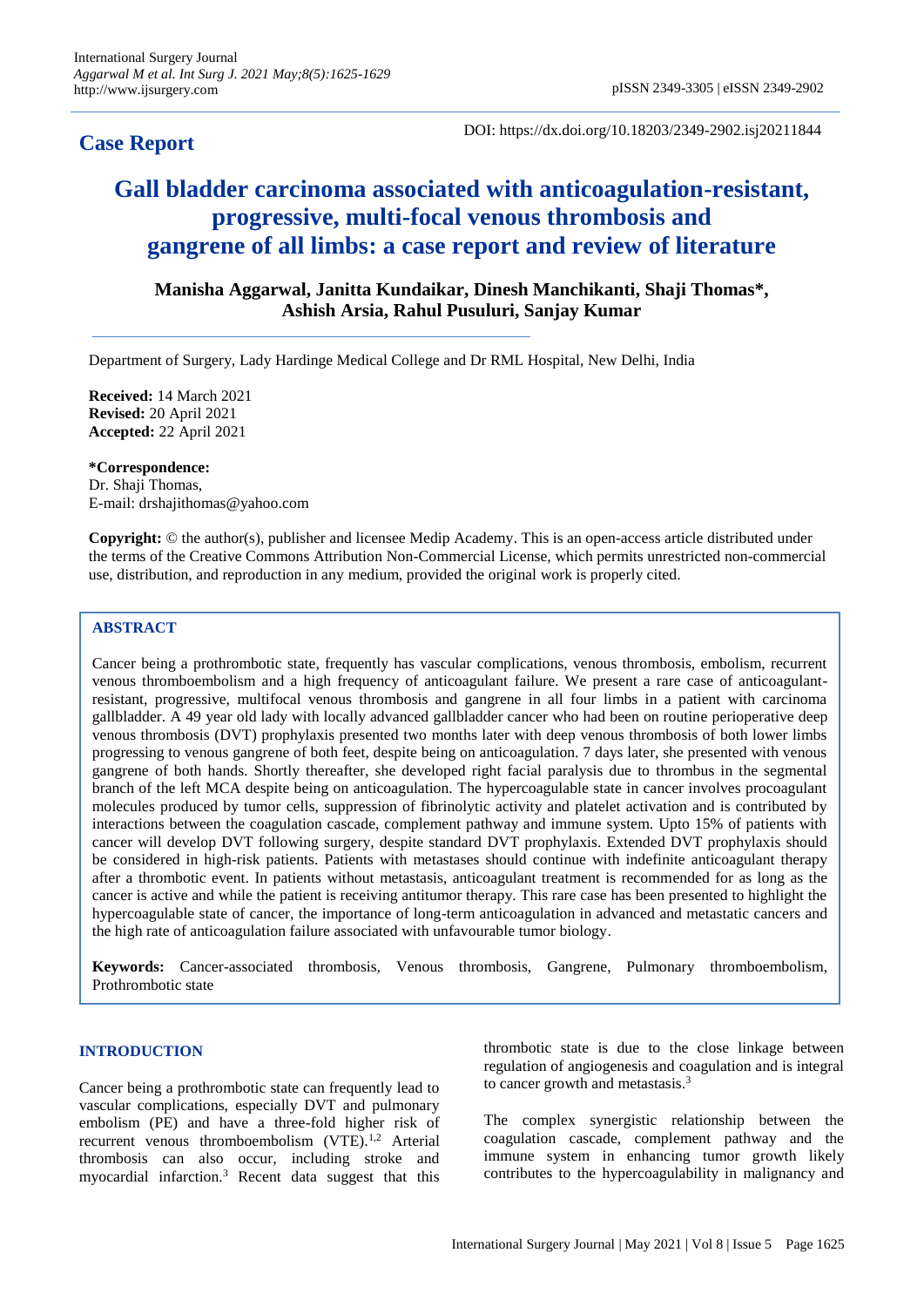the high frequency of anticoagulant failure in malignancy associated thrombosis.3-6

We here presented a rare case of anticoagulant-resistant, progressive, multifocal venous thrombosis and gangrene with resultant devastating clinical consequences in a patient with advanced carcinoma of the gallbladder.

# **CASE REPORT**

X, a 49 year old lady, presented to our surgical outpatient with complaints of a continuous, dull aching pain in right upper abdomen along with anorexia and weight loss for 6 months. There was no history of jaundice, biliary colic, fever or vomiting. On examination there was no pallor or jaundice. Abdominal examination revealed no palpable abnormality. Her liver function tests showed a normal serum bilirubin level and serum alkaline phosphatase. An ultrasound of the abdomen showed a heterogeneous mass in the gallbladder neck along with intraluminal sludge. A CECT abdomen showed a circumferential, heterogeneously enhancing mass at the gallbladder neck. The CBD was of normal caliber. There were periportal and peripancreatic lymph nodes present, largest being 2.8×2.2 cm. There was no evidence of infiltration to liver or duodenum. CT impression was of a carcinoma gallbladder T3N1Mx.

Patient was planned for laparotomy, frozen section of the paraaortic and aortocaval lymph nodes and possible extended cholecystectomy. Patient was put on routine DVT prophylaxis with intraoperative pneumatic calf compression and low molecular weight heparin (LMWHenoxaparin) which was continued postoperatively till she was fully ambulant. During laparotomy, large paraaortic and paracaval LNs was present, which was positive for metastasis on frozen section, so only a cholecystectomy was done. Patient was referred for palliative chemoradiation.

After 2 months patient presented again with complaints of pain and swelling in both lower limbs. A bilateral lower limb venous Doppler revealed thrombus in superficial femoral (SFV), common femoral (CFV) and popliteal vein (PV) suggestive of bilateral chronic DVT. Patient was started on enoxaparin and tablet warfarin to maintain the INR between 2 and 3.

Despite being on anticoagulation, she presented again after 1 month with venous gangrene of both feet. Venous Doppler showed bilateral CFV, SFV and PV having echogenic thrombus with partial recanalization and patchy venous flow. Bilateral lower limb arterial Doppler showed biphasic arterial waveform, however velocity appeared grossly normal with normal colour flow. In view of progressive venous gangrene of bilateral feet, she was taken for bilateral below knee amputation. Anticoagulation was continued postoperatively.

After 7 days she developed venous gangrene of both hands despite being on anticoagulation. Venous Doppler showed normal cephalic and basilic veins, but echogenic thrombus was present in bilateral radial and ulnar veins. Arterial Doppler of both upper limbs showed normal flow and velocity.



**Figure 1 (a and b): Venous gangrene of both hands.**



**Figure 2: Venous gangrene of both feet.**

After 4 days patient developed deviation of angle of mouth to the right side and deviation of tongue to the left side. MR angiography brain showed acute to early subacute infarct in left frontal and insular region with loss of flow related enhancement and intra-arterial thrombosis in insular branches of M2 segment of left MCA.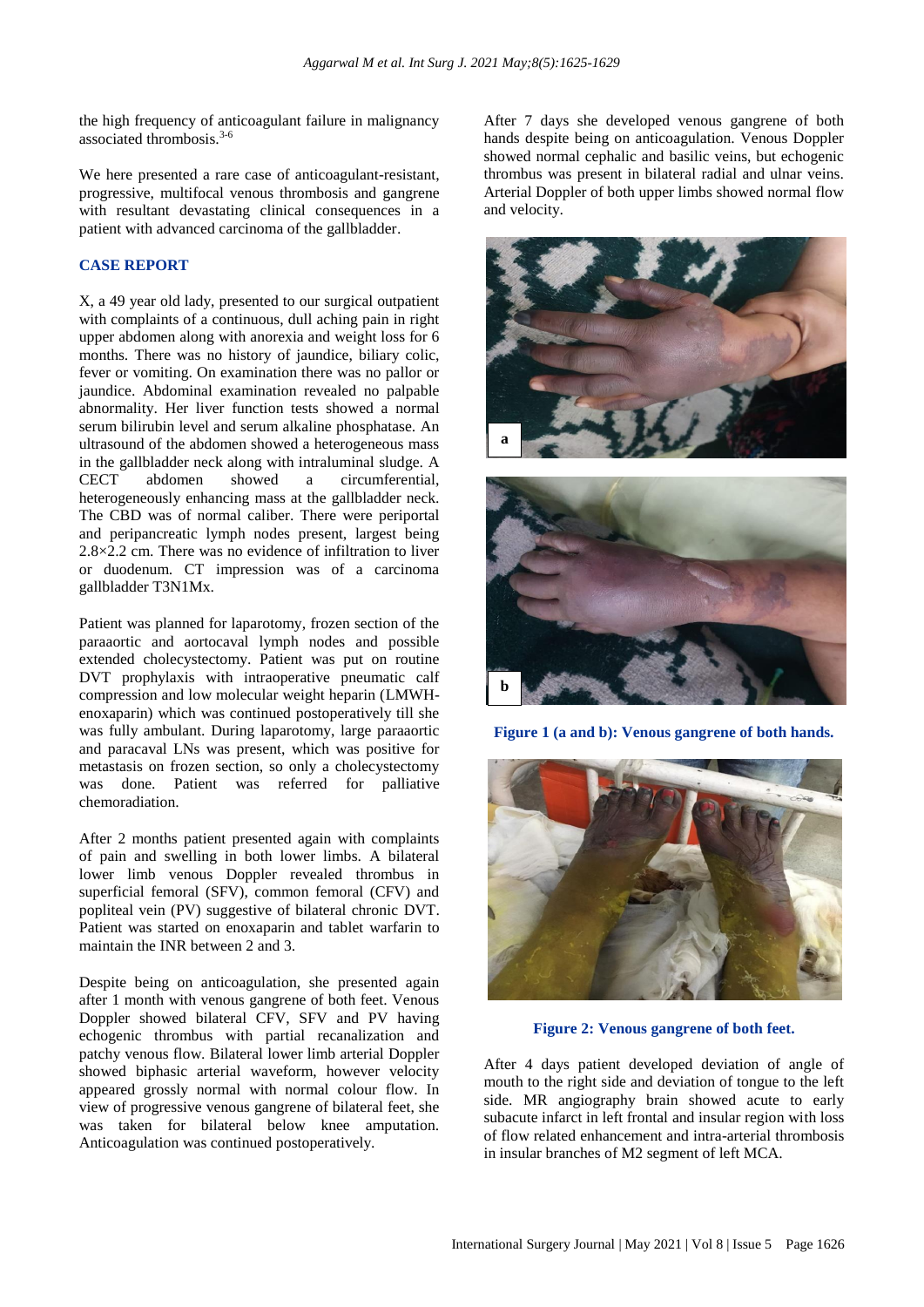In view of the inoperable locally advanced carcinoma gallbladder and anticoagulant-resistant, progressive, multi-focal venous thrombosis and gangrene, the patient and relatives refused any further operative intervention and opted to be discharged on anticoagulation.

# **DISCUSSION**

#### *Mechanism of hypercoagulability in cancer*

The complex pathogenesis of the prothrombotic state in cancer involves procoagulant molecules produced by tumor cells, suppression of fibrinolytic activity and platelet activation.<sup>3</sup> The most important procoagulant expressed by tumor cells is tissue factor (TF) present on neoplastic cells as well as on tumor-associated endothelial cells.<sup>7</sup> TF contributes to tumor growth, metastasis and angiogenesis by a variety of mechanisms and its expression is associated with increased angiogenesis, tumor invasiveness and worsened prognosis in various malignancies.8,9 Secretion of TFcontaining microvesicles into the circulation may also account for the systemic coagulopathy of cancer.<sup>3</sup>

Tumor cells also express plasminogen activator inhibitor-1, a potent inhibitor of the fibrinolytic system which has prothrombotic properties and also promotes tumor growth and angiogenesis. Elevation of proinflammatory cytokines such as tumor necrosis factor, interleukins-1 and 6, and interferons which activate coagulation are also elevated in malignancy. In addition, platelet P-selectin mediates interactions between circulating carcinoma mucins and platelets leading to platelet aggregation and platelet-rich thrombus formation and may also contribute to the prothrombotic state in cancer.<sup>3,10</sup>

Antineoplastic therapy can further exacerbate the prothrombotic state in cancer. Several studies have documented changes in the markers of thrombin<br>generation within hours of chemotherapy generation within hours of chemotherapy administration.<sup>11</sup> Chemotherapy can induce endothelial cell activation which in turn lead to increased TF expression, elevated levels of plasma von Willebrand factor and factor VIII coagulant protein and decreased levels of natural anticoagulants antithrombin and proteins C and  $S<sup>12</sup>$ 

The complex interactions between the coagulation cascade, complement pathway and the immune system, and their synergistic effect on tumor growth are now being investigated. The cooperation among these pathways contributes to the hypercoagulability in malignancy and the high frequency of anticoagulant failure in cancer associated thrombosis.<sup>4-6</sup>

# *Risk factors*

There are known cancer-related, treatment-related and patient-related risk factors for cancer-associated thrombosis.<sup>3</sup>

Cancers of the pancreas, stomach, brain, ovary, kidney, lung and haematological malignancies like lymphomas, and metastatic disease have a 2-fold to 20-fold increased risk of VTE.13-16 Major surgery, hospitalization and chemotherapy are also common risk factors.<sup>3</sup> The risk is higher in elderly, African race and in patients with comorbidities like obesity, infection, renal disease, pulmonary disease, arterial thromboembolism and prior history of thrombosis.<sup>3</sup> Prechemotherapy leukocyte count  $>11,000/\text{mm}^3$ , prechemotherapy platelet count  $\geq$ 350,000/mm<sup>3</sup>, hemoglobin <10 g/dl also predispose to thrombosis.<sup>17</sup>

#### *Prevention*

Overall, upto 15% of patients with cancer will develop DVT following surgery, despite standard prophylaxis with unfractionated heparin (UFH) or LMWH. Extending pharmacological prophylaxis beyond hospitalisation for 4 weeks has been shown to further reduce the risk of VTE in patients with cancer as the risk of post discharge symptomatic VTE has been shown to peak at 3 weeks after cancer surgery.18-20

The American society of clinical oncology (ASCO) and the American college of chest physicians (ACCP) recommend considering extended prophylaxis in patients undergoing cancer surgery, especially in those with highrisk features (previous history of VTE, anaesthesia lasting ≥2 hours, bed rest for ≥4 days, advanced malignancy and older age).19,21,22

#### *Treatment*

Anticoagulants are the mainstay of treatment of acute VTE.

#### *Initial therapy*

LMWH and UFH are equally effective in reducing recurrent thrombosis in patients with cancer, but LMWH is associated with a 3 month survival benefit over UFH and also with a lower risk of heparin-induced thrombocytopenia.<sup>23</sup>

#### *Long term therapy*

Vitamin K antagonists (VKA) were the mainstay of longterm anticoagulant treatment for VTE in patients with cancer for many years. However, treatment failures, serious bleeding and difficulties in maintaining the INR within the therapeutic range are common problems in patients with cancer.<sup>2</sup> Patients with cancer also experience recurrent VTE despite having therapeutic INR levels and suffer serious bleeding complications even without receiving excessive anticoagulation.<sup>1</sup> Clinical trials have now established LMWH as the preferred longterm treatment for VTE24 and is recommended by the ACCP consensus guidelines, the national comprehensive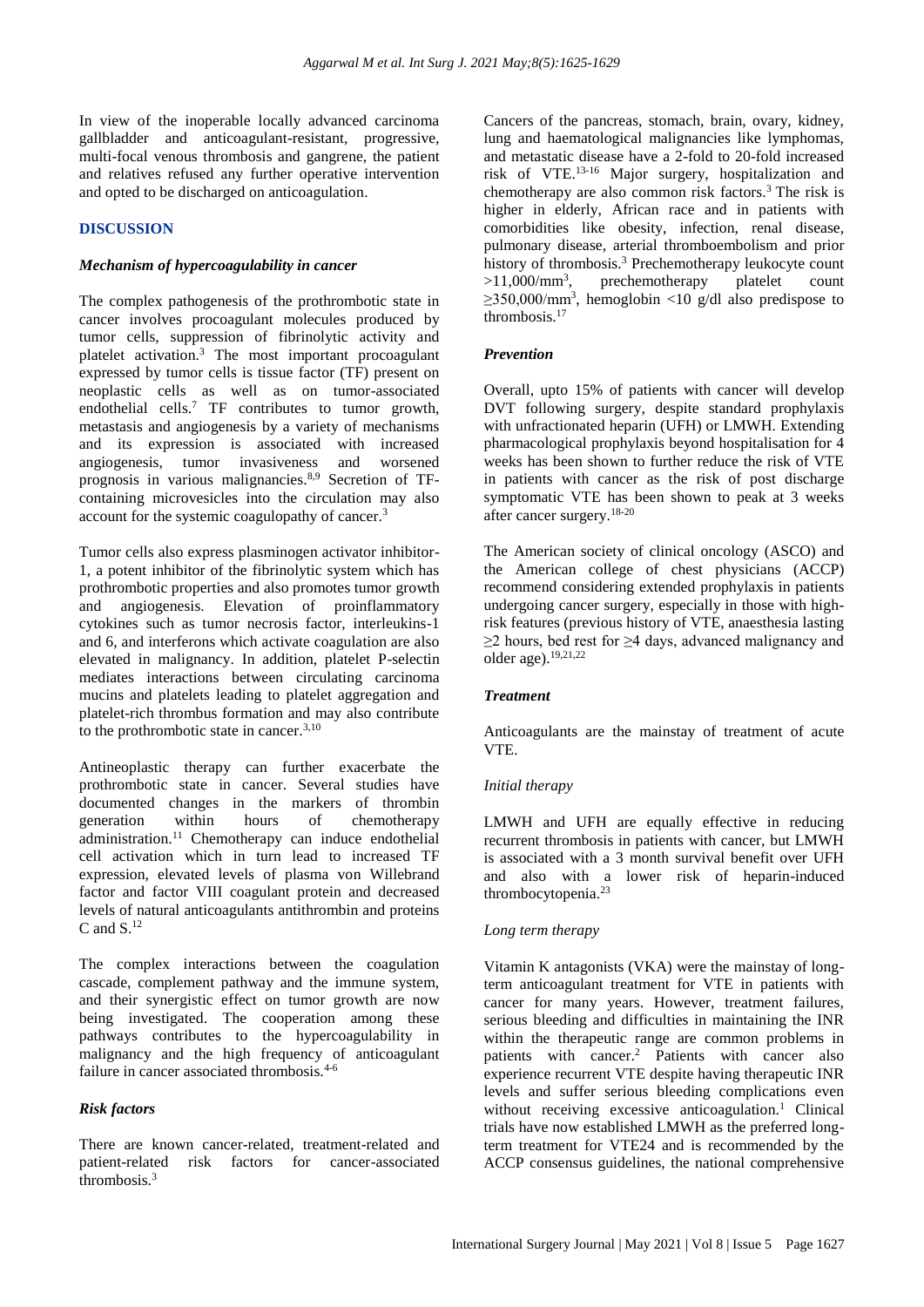cancer network clinical practice guidelines in oncology and ASCO. 21,24-26

# *Recurrent VTE*

In a series of cancer patients with recurrent thrombosis, 9% of patients treated with dose escalation of LMWH had a second thrombotic event and 1% had a major bleed over a 3 month follow-up period.<sup>27</sup> Mortality in patients who developed recurrent thrombosis was high, reinforcing the concept that activation of coagulation is associated with unfavourable tumor biology.

# *Duration of therapy*

Although clinical trial evidence is lacking, it is generally recommended that patients with metastases should continue with indefinite anticoagulant therapy after a single thrombotic event because metastatic malignancy is a risk factor for recurrent thrombosis. In patients without metastasis, anticoagulant treatment is recommended for as long as the cancer is active and while the patient is receiving antitumor therapy.<sup>3</sup>

This rare case of anticoagulant-resistant, progressive, multifocal venous thrombosis and gangrene, with resultant devastating clinical consequences in a patient with advanced carcinoma of the gallbladder has been presented to highlight the hypercoagulable state of cancer, the importance of DVT prophylaxis during and after surgery, the importance of continuing long-term anticoagulation in advanced and metastatic cancers and the high rate of anticoagulation failure associated with unfavourable tumor biology.

# **CONCLUSION**

This unusual case highlights the hypercoagulable state of cancer. In view of the life-threatening consequences of DVT and VTE, extended prophylaxis with LMWH for 4 weeks should be considered in high risk patients undergoing cancer surgery (previous history of VTE, anaesthesia lasting  $\geq 2$  hours, bed rest for  $\geq 4$  days, advanced malignancy and older age). LMWH is the preferred drug for initial treatment for prophylaxis, as well as for long-term treatment for VTE. It is also recommended that patients with metastases should continue with indefinite anticoagulant therapy after a single thrombotic event because metastatic malignancy is a risk factor for recurrent thrombosis. In patients without metastasis, anticoagulant treatment is recommended for as long as the cancer is active and while the patient is receiving antitumor therapy.

*Funding: No funding sources Conflict of interest: None declared Ethical approval: Not required*

#### **REFERENCES**

- 1. Hutten BA, Prins MH, Gent M, Ginsberg J, Tijssen JG, Büller HR. Incidence of recurrent thromboembolic and bleeding complications among patients with venous thromboembolism in relation to both malignancy and achieved international normalized ratio: a retrospective analysis. J Clin Oncol. 2000;18(17):3078-83.
- 2. Prandoni P, Lensing AWA, Piccioli A, Bernardi E, Simioni P, Girolami B, et al. Recurrent venous thromboembolism and bleeding complications during anticoagulant treatment in patients with cancer and venous thrombosis. Blood. 2002;100(10):3484-8.
- 3. Lee AYY, Khorana AA. Cancer Associated Thrombosis. In: DeVita VT, Lawrence TS, Rosenberg SA eds. DeVita, Hellman and Rosenberg's Cancer Principles and Practice of Oncology. 10th ed. Philadelphia: Wolters Kluwer; 2015: 1969-75.
- 4. Kolev M, Towner L, Donev R. Complement in cancer and cancer immunotherapy. Arch Immunol Ther Exp. 2011;59(6):407-19.
- 5. Markiewski MM, Lambris JD. Is complement good or bad for cancer patients? A new perspective on an old dilemma. Trends Immunol. 2009;30(6):286-92.
- 6. Rutkowski MJ, Sughrue ME, Kane AJ, Mills SA, Parsa AT. Cancer and the complement cascade. Mol Cancer Res. 2010;8(11):1453-65.
- 7. Yu JL, May L, Lhotak V, Shahrzad S, Shirasawa S, Weitz JI, et al. Oncogenic events regulate tissue factor expression in colorectal cancer cells: implications for tumor progression and angiogenesis. Blood. 2005;105(4):1734-41.
- 8. Kasthuri RS, Taubman MB, Mackman N. Role of tissue factor in cancer. J Clin Oncol. 2009;27(29):4834-8.
- 9. Belting M, Ahamed J, Ruf W. Signaling of the tissue factor coagulation pathway in angiogenesis and cancer. Arterioscler Thromb Vasc Biol. 2005;25(8):1545-50.
- 10. Wahrenbrock M, Borsig L, Le D, Varki N, Varki A. Selectin-mucin interactions as a probable molecular explanation for the association of Trousseau syndrome with mucinous adenocarcinomas. J Clin Invest. 2003;112(6):853-62.
- 11. Weitz IC, Israel VK, Waisman JR, Presant CA, Rochanda L, Liebman HA. Chemotherapy-induced activation of hemostasis: effect of a low molecular weight heparin (dalteparin sodium) on plasma markers of hemostatic activation. Thromb Haemost. 2002;88(2):213-20.
- 12. Lee AY, Levine MN. The thrombophilic state induced by therapeutic agents in the cancer patient. Semin Thromb Hemost. 1999;25(2):137-45.
- 13. Blom JW, Doggen CJM, Osanto S, Rosendaal FR. Malignancies, prothrombotic mutations, and the risk of venous thrombosis. JAMA. 2005;293(6):715-22.